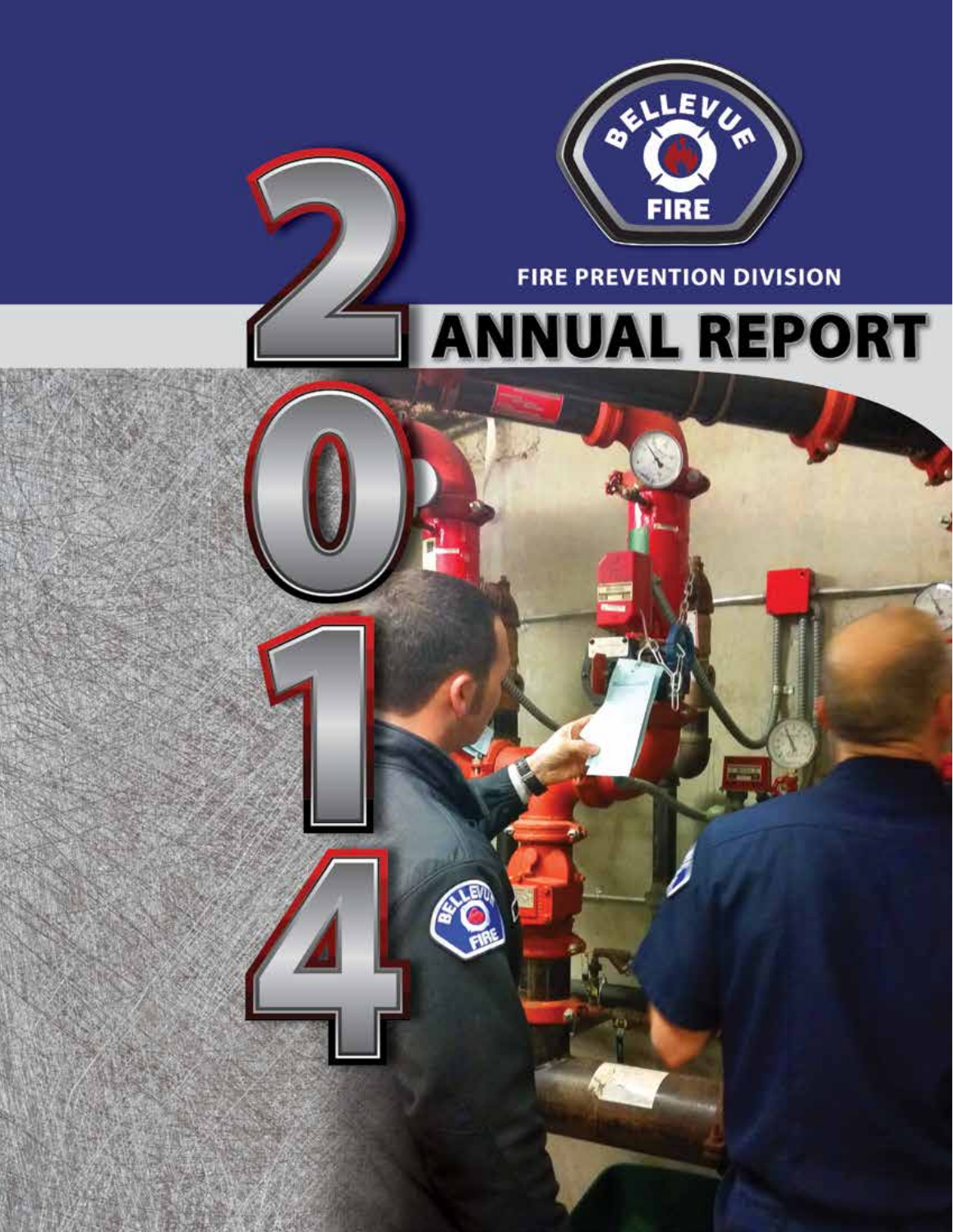VE THE TE

# **TABLE OF CONTENTS**

| Message from the Fire Marshal  2-3        |  |
|-------------------------------------------|--|
|                                           |  |
|                                           |  |
|                                           |  |
|                                           |  |
|                                           |  |
| High Rise Association Meeting 11          |  |
|                                           |  |
|                                           |  |
| Sound Transit Permit Review 13            |  |
| Marijuana, I-502 and C0, Enrichment 14-15 |  |
|                                           |  |
|                                           |  |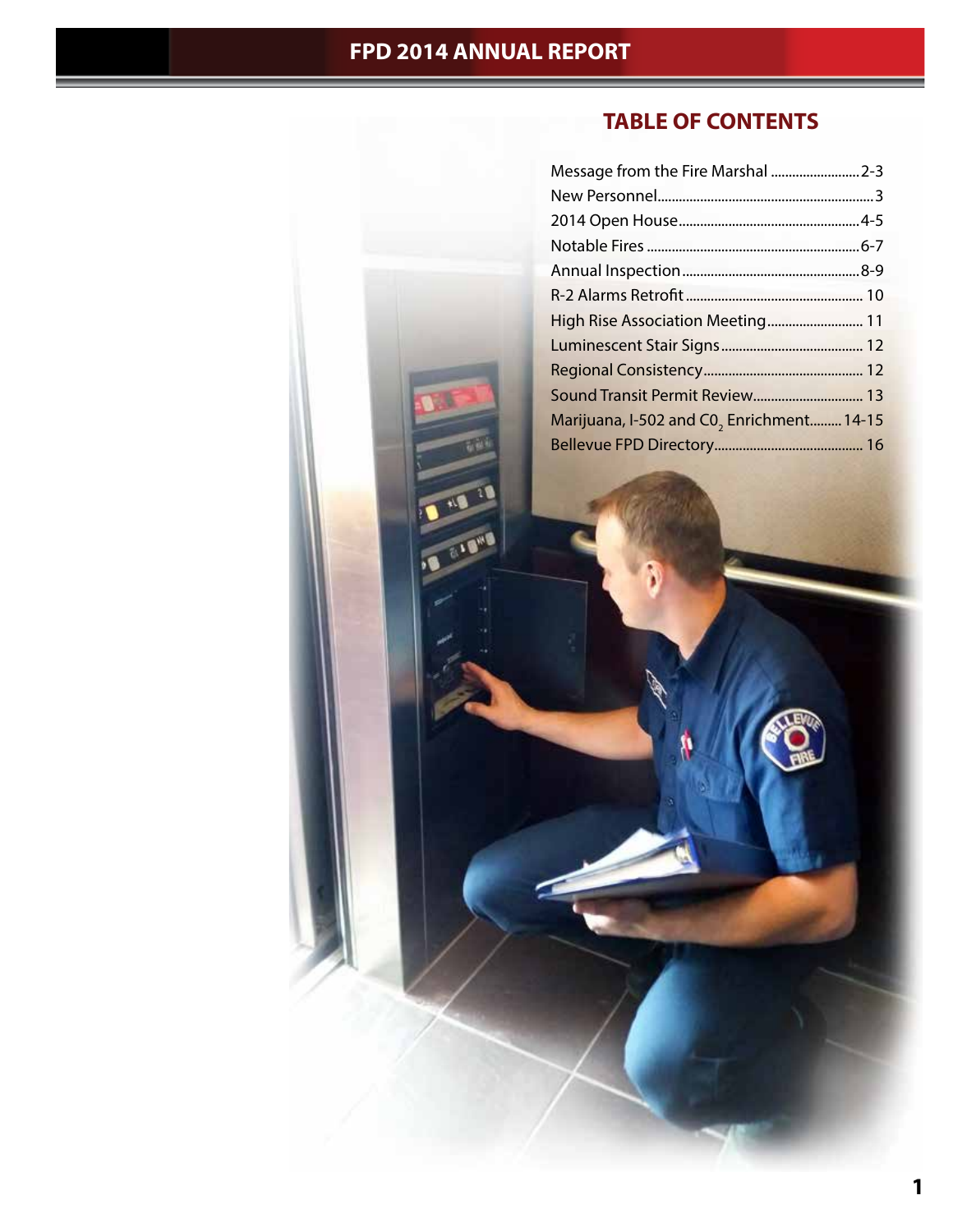

**Fire Marshal Ken Carlson** 

*"We have much work to do and our success is dependent on our community connections and the passion of every member of the Bellevue Fire Department."*

### **MESSAGE FROM THE FIRE MARSHAL**

I am asked regularly if I "run" the department. My response is always the same: No, that person is the Fire Chief. While Fire Prevention certainly implies that we are charged with preventing fires, few outside of Fire Service really know or understand how we go about trying to achieve that goal. In short, it is through:

- Inspection of every building in the City of Bellevue and the communities we serve (Beaux Arts Village, Clyde Hill, Hunts Point, Medina, Newcastle and Yarrow Point) except single-family homes, to ensure that the buildings are maintained in accordance with the applicable codes and standards. We do this together with our Operations Division.
- We review plans for new buildings and fire/life safety systems to ensure they comply with the appropriate codes and standards. We then inspect the buildings and systems to ensure they are installed in accordance with the same codes and standards.
- We assist owners and managers of high-rise buildings in the development of their fire evacuation plans, training their staff and providing feedback on the evacuation drills.
- When fires do occur, we investigate to determine where the fire started (the origin) and how it started (the cause). We use that information to target our educatin efforts and/or update our codes and standards.

Our homes, or rather what we do in them, is "our" fire problem here in Bellevue and across the United States. In 2003, home structure fires caused 83% of civilian fire deaths and 78% of the civilian fire injuries.<sup>1</sup>

Because we do not inspect these structures, addressing this issue is a challenge. Every year, we host an Open House at each of our 9 fire stations, providing cooking demonstrations, a fire trailer and a fire sprinkler trailer, all in an effort to raise awareness of the problem.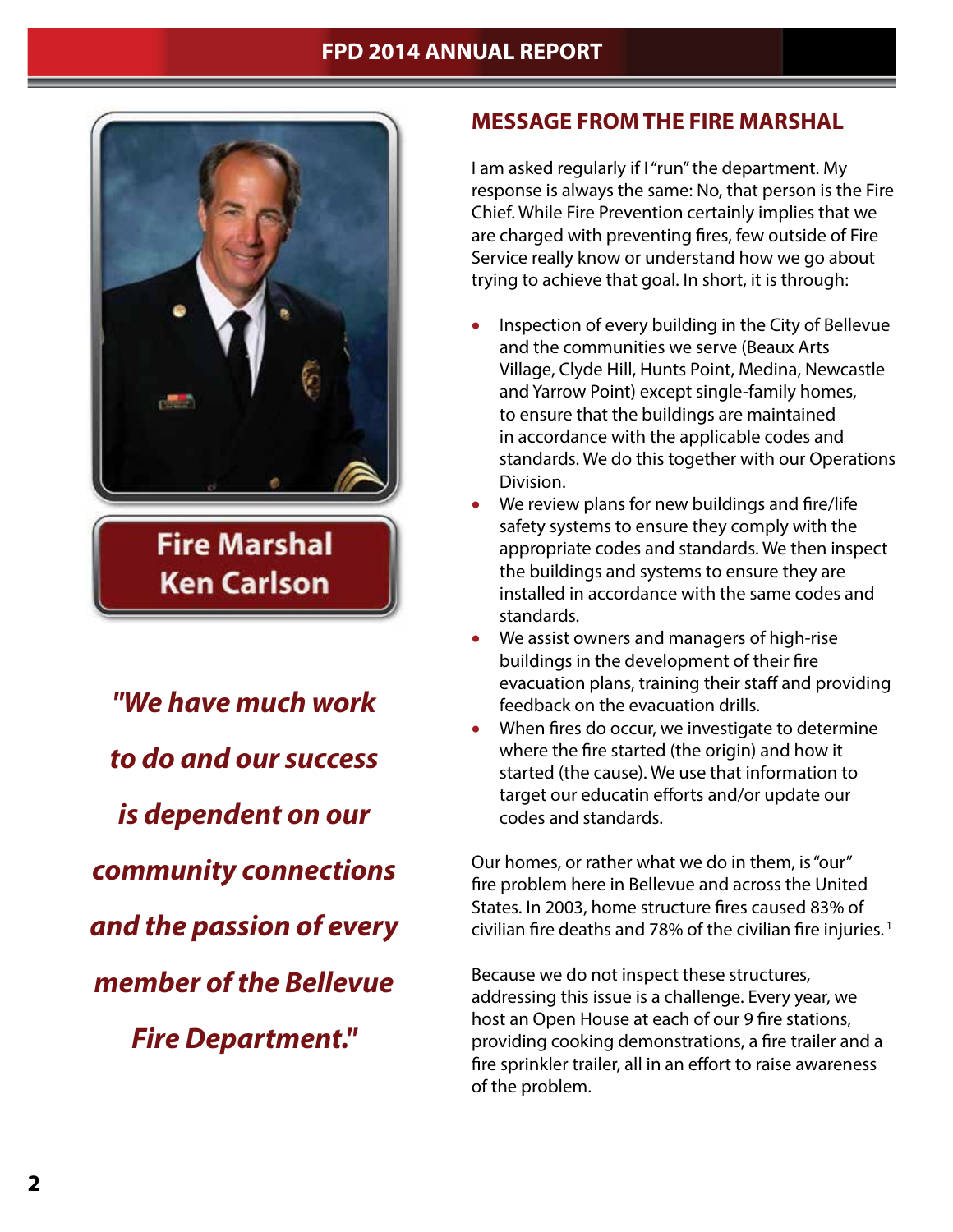We have created cooking safety videos in multiple languages, which are available on our web site at: **www.bellevuewa.gov/fire\_marshal\_message.htm**.

Fire Prevention has also been the recipient of a number of grants over the years which have enabled us to install smoke detectors and special cooking elements that all but eliminate the possibility of a cooking fire.

We have much work to do and our success is dependent on our community connections and the passion of every member of the Bellevue Fire Department. If we can do something for you, please contact us at **(425) 452-6872** and we'll do our best to satisfy your request.



lenkon-

Ken Carlson Fire Marshal

### **NEW PERSONNEL**

The Fire Prevention Division is pleased to announce Brooke Robinson as the new Fire Prevention Officer to the Bellevue Fire Department.

Brooke Robinson was hired in May 2014. He was born and raised in Western Washington in the town of Orting on 5 acres with the Puyallup River in his backyard. Brooke is mechanically inclined and enjoys drag racing and riding motorcycles. In fact, he has been riding motorcycles since he was 5 years old. He also enjoys the outdoors - fishing, playing softball, golfing and hunting.

Brooke is a graduate of Bates Technical College with an Associate of Technology degree in Fire Service. Brooke has been a volunteer Firefighter with the Mountain View Fire & Rescue Department and has been working for Patriot Fire Protection since graduating from Bates. He started as a Permit Specialist and Backflow Technician, advanced to a Fire Sprinkler Inspector and, most recently, a Fire Sprinkler Fitter Apprentice where he installed sprinkler systems in commercial buildings. We are excited to have Brooke join us. Please help me in welcoming Brooke to the department.



<sup>1</sup> Overview of the U.S. Fire Problem. Retrieved March 2, 2015 from www. nfpa.org/~/media/Files/Research/Fact%20sheets/FireOverview.pdf

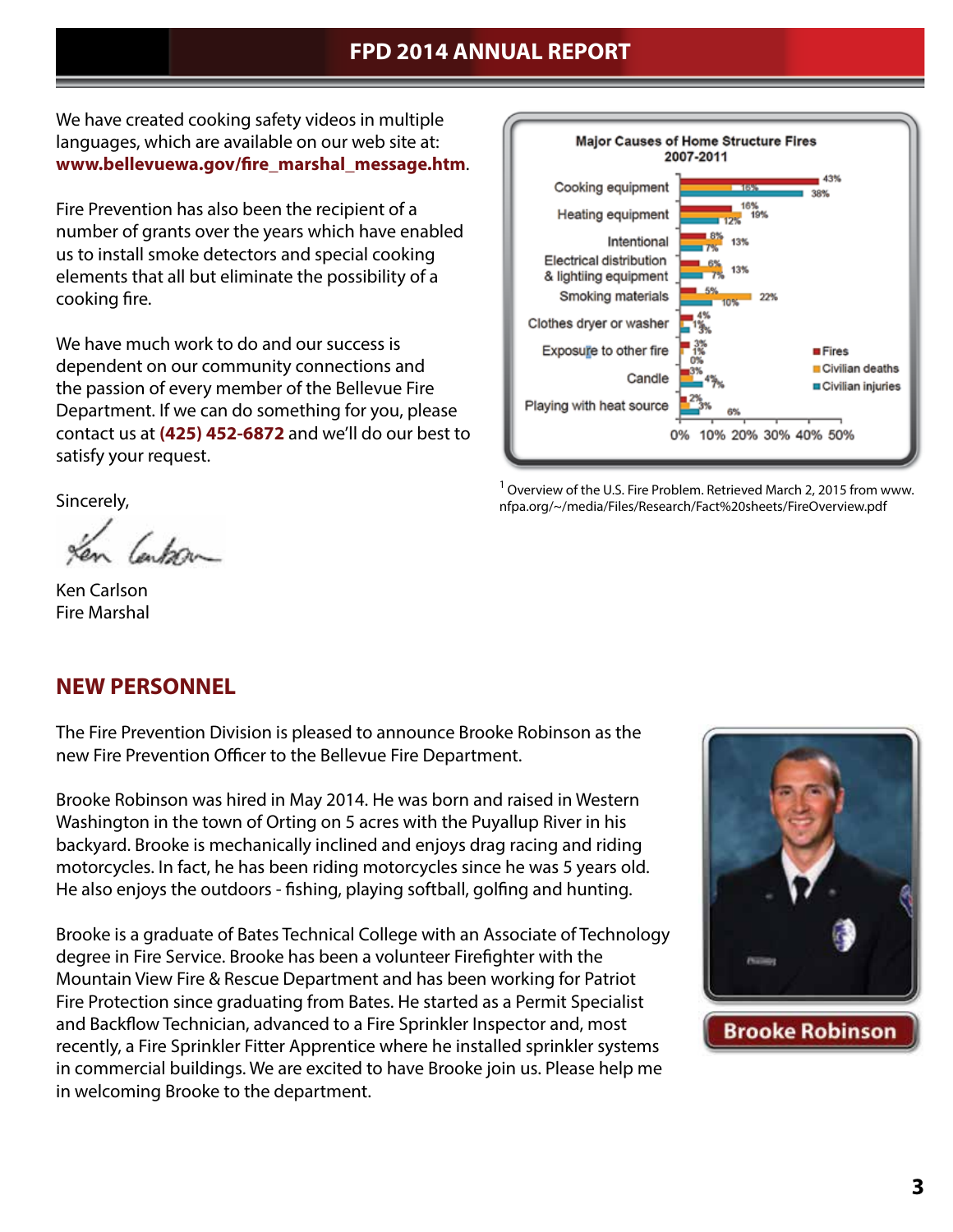### **2014 OPEN HOUSE**

On October 4th, we held an Open House at each of our 9 Fire Stations allowing us to spend some quality time with our community. The Bellevue Fire Department literally opens its doors and lets our community walk through the Fire Stations, touch the equipment and engage with our Firefighters who are happy to answer questions and concerns. The annual open houses also afford us an opportunity to share some important information.

#### **Some of the highlights we shared this year:**

We taught "hands-only" CPR, an important skill for our citizens to have. In fact, that knowledge is a significant factor in Bellevue Fire Department having the highest heart attack survival rate in the nation. **1**

The sprinkler trailer provides a live demonstration of how fire sprinklers work in fire conditions, providing us an opportunity to respond to some of the myths and misunderstanding regarding their operation.



# *"...providing us an opportunity to respond to some of the myths and misunderstandings..."*



**"***Hands-only CPR is a significant factor in Bellevue Fire Department having the highest heart attack survival rate in the nation.***"**

We were extremely fortunate to host a fire sprinkler trailer thanks to the Washington State Fire Marshal's Office. **2**

**3** Grays Harbor Fire District #5 graciously loaned us their fire safety trailer which allowed us to demonstrate escaping a smoke-filled home.



*"...which allowed us to demonstrate escaping a smoke-filled home."*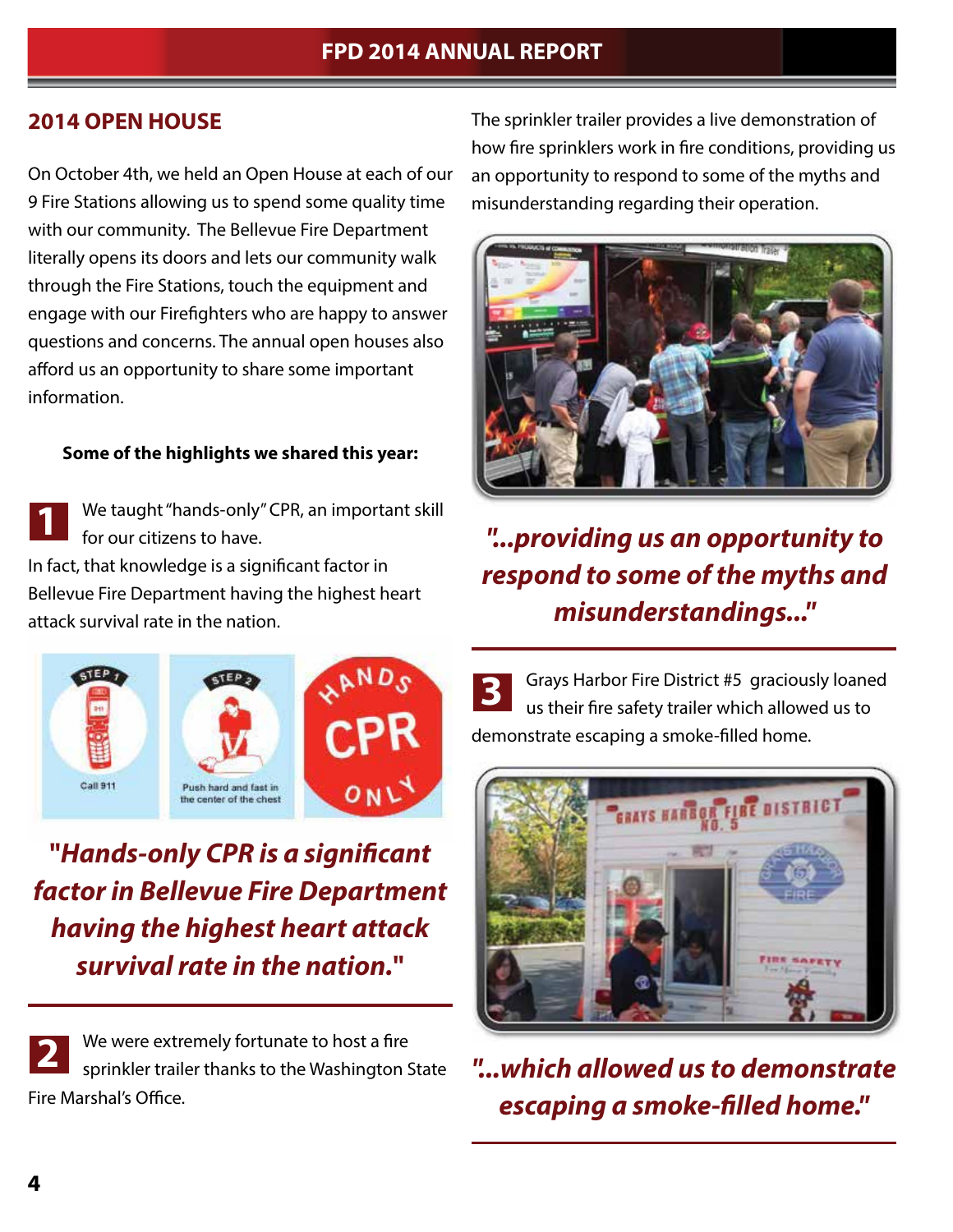Cooking-related fires are the leading cause of fires in Bellevue and throughout the U.S. To raise awareness and provide useful information, we performed demonstrations showing what to do/ not do if you encountered a grease fire. **4**



**"***...we performed demonstrations showing what to do/ not do if you encountered a grease fire.***"**

**5**

Firefighters also taught the appropriate way to use a fire extinguisher.



*"The open house takes great effort and coordination to put on, but we have a lot of fun and thoroughly enjoy the opportunity to engage with our community."*

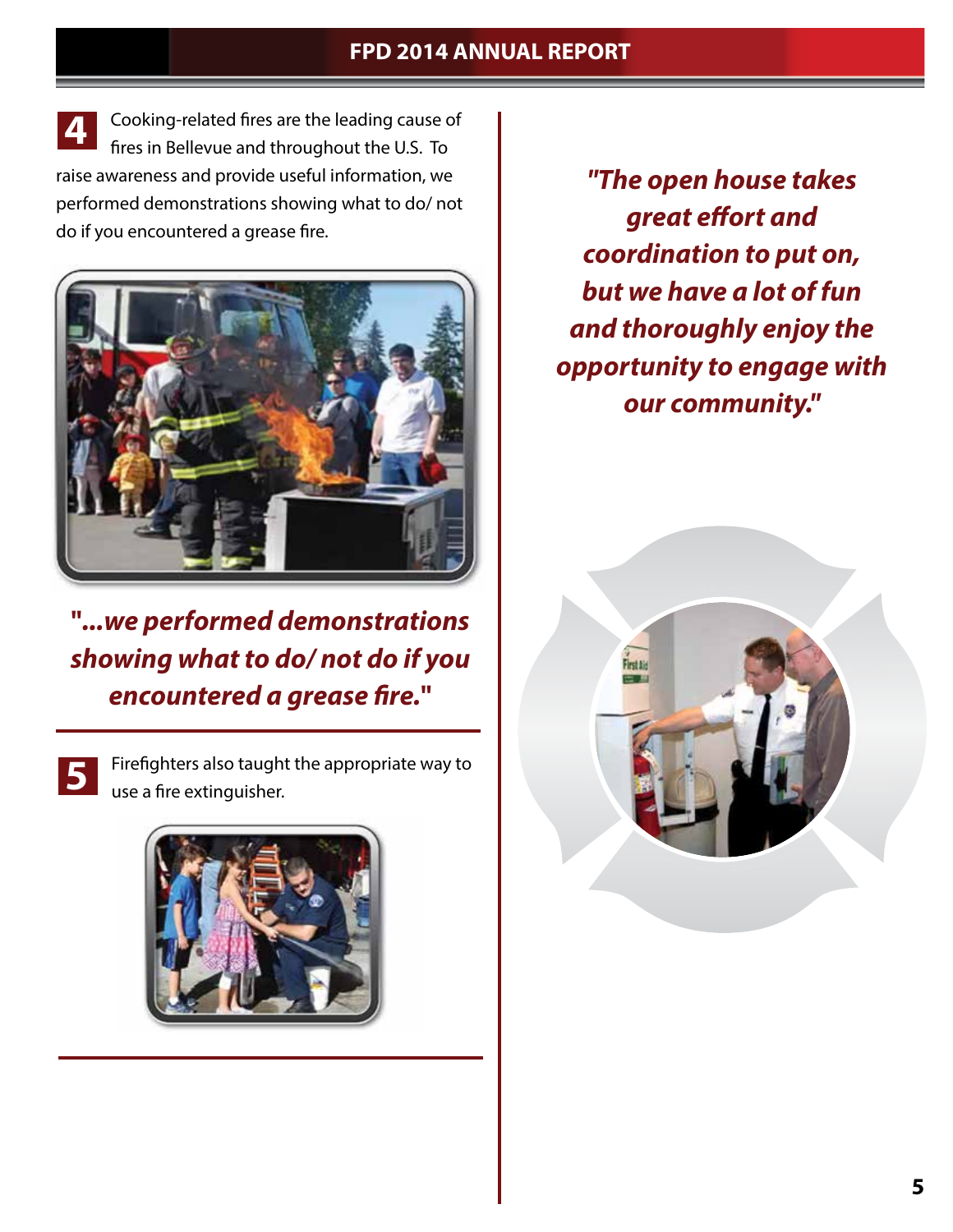## **NOTABLE FIRES**

The Bellevue Fire Department investigates every fire in order to determine where (origin) and how (cause) it started. The information gleaned from investigating the origin and cause is then utilized to focus our fire prevention efforts where they will yield the most impact.

Most of the fires are investigated by firefighters but those meeting certain criteria (injury, death, suspicious in nature or exceeding a specified dollar loss) are investigated by a Fire Investigator working in the Fire Prevention Division.

#### **Notable Fire- January 11, 2014**



The homeowner was alerted by a "loud explosion" in the early morning hours. When looking out of the house, the homeowner reporting seeing arching. Firefighters conducting an exterior search discovered a tree in contact with the high voltage power lines.

Heavy winds and rain allowed the tree to fall onto the power lines. An electrical arc traveled through the underground conductors into a shed causing smoldering and charring above the water heater. The weather conditions at the time of the incident included wind and rain. Continued exposure to wind and rain due to the open door allowed the combustible materials inside the shop to become saturated preventing further extension of the fire.

#### **Notable Fire- April 7, 2014**



A passerby reported a fire and people evacuating from a duplex in the early morning hours. There were 4 occupants; 3 adults and 1 juvenile. Investigators determined the origin of the fire to be in the garage but a definitive cause could not be determined. The juvenile was transported to an area hospital but did not survive. The investigators were unable to locate a working smoke detector in the residence.

#### **Notable Fire- April 11, 2014**



A mattress set on fire adjacent to an apartment building was reported shortly after 4 p.m. Fire extended up the outside of the building and into the attic.

To extinguish the fire in the attic, firefighters had to remove the ceiling in one unit displacing one resident until the unit could be repaired. No suspect was identified.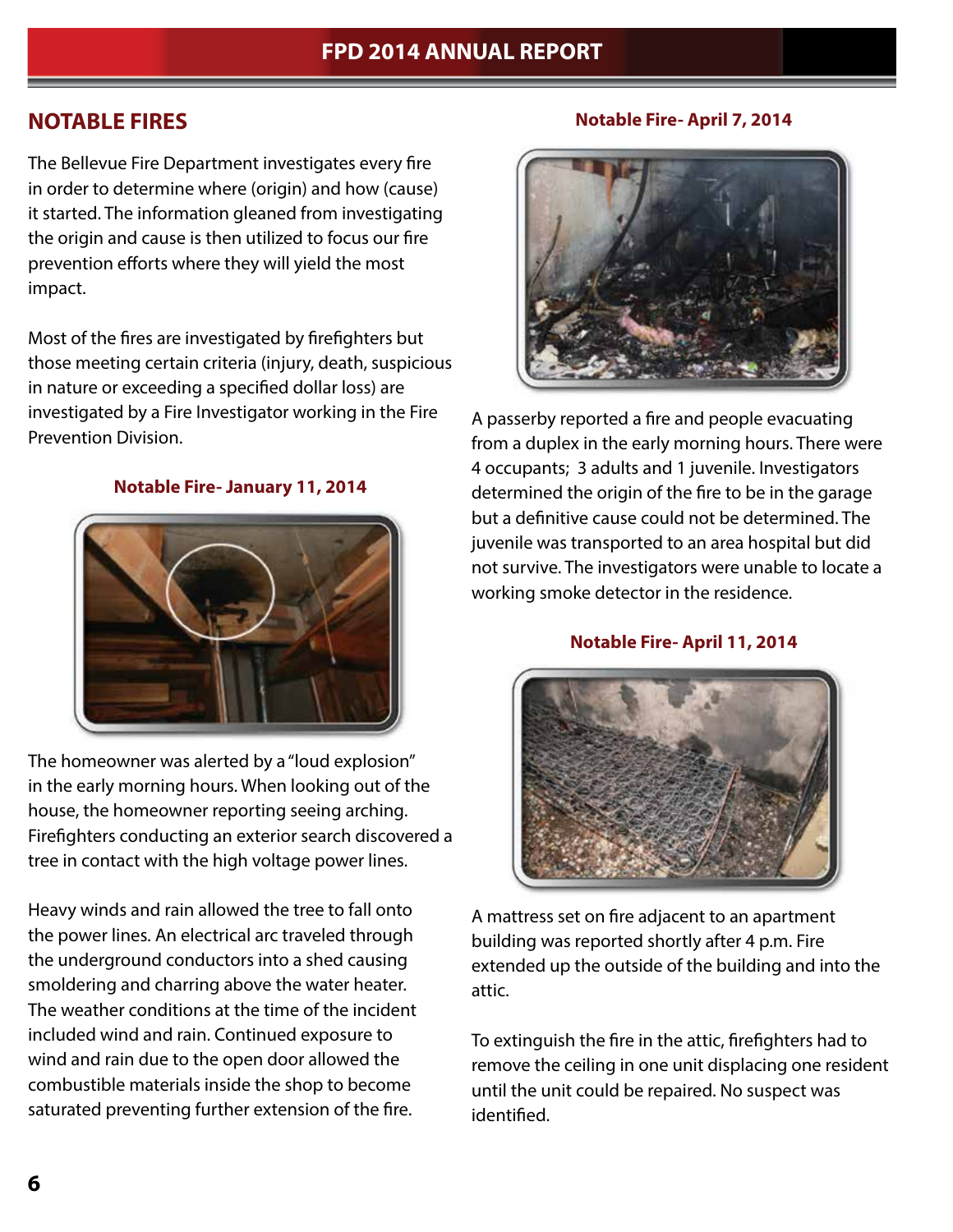**Notable Fire- May 19, 2014**



A man called 911 to report that his neighbor's house was on fire. The house was up for sale and thought to be vacant by the neighbor. Firefighters arrived to find flames shooting out of the windows.

Investigators determined that the fire started in a covered porch and was caused by an improperly installed radiant heater. The heater was likely inadvertently turned on hours before during an open house.

**Notable Fire- November 26, 2014**



A passerby reported a fire in a two story commercial building shortly after 1:00 a.m. Firefighters arrived to find both floors of the building fully involved. The business owner arrived on scene while the firefighters were still in the process of extinguishing the fire and reported that every room in the building was under video surveillance. The recording device was retrieved and the origin of the fire was identified as the engine compartment of a car that had been towed into the repair shop earlier in the day. A cause was not determined.

#### **Notable Fire- December 22, 2014**



This fire originated in the garage of a single family house. The homeowner reported that either he or their cat inadvertently turned the stove on.

Combustible materials were stored on the stove top and the homeowner was unable to extinguish the fire.

# **2014 INVESTIGATIONS**

*Bellevue Fire Investigators were called to investigate the origin and cause of 19 fires:*

> *13 Structure fires 4 Vehicle fires 1 Appliance fire 1 Incendiary (arson) fire*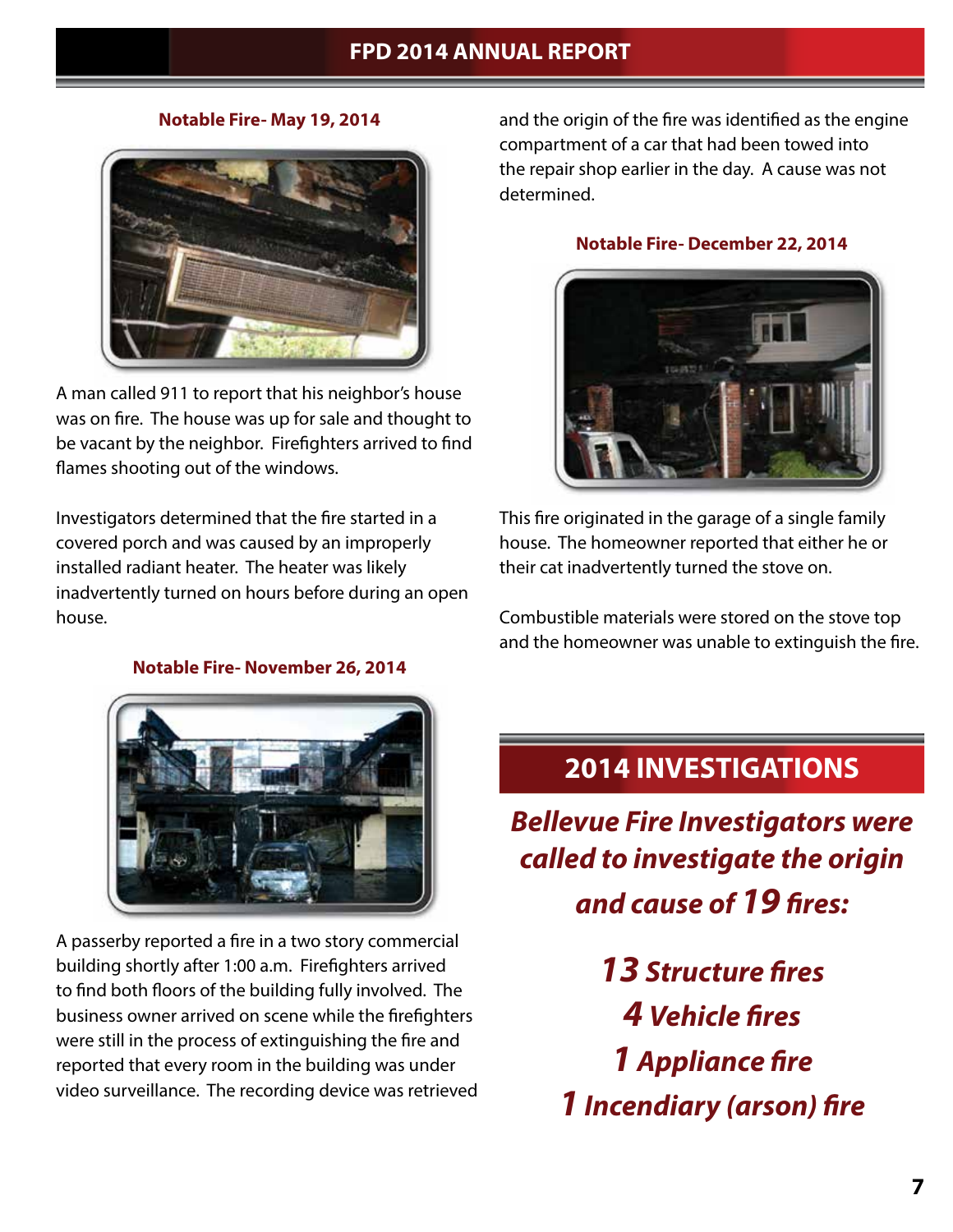### **ANNUAL INSPECTIONS**

The Bellevue Fire Department annually inspects every commercial building in Bellevue and our contract cities, including multi-family dwellings. This represents 2,629 buildings containing 8,549 tenants. Of these, the Fire Prevention Division inspects the higher hazard and more technically complex buildings (1,397 buildings/3,348 tenants), while the Operations Division (fire fighters) inspects the balance of these buildings (1,232 buildings/5,201 tenants).

From 2006 through 2011, the Fire Department was able to meet our performance target of completing 100% of our annual fire and life safety inspections. In 2012 & 2013, the Fire Department was unable to complete 100% of the assigned inspections (84 inspections in 2012 and 495 inspections in 2013 were not inspected) due to a combination of both an increase in the number of buildings (40) representing 370,954 square feet and 197 additional tenants within these new buildings and a reduction in staffing (1 Fire Prevention Officer and 8 fire fighters). Currently, an additional 5,591,536 of new building square footage is under construction and millions more is in permit review.

In 2014, a budget request was presented to the city for additional resources to add 2 Fire Prevention Officers to the staff so that the Fire Prevention Division would be able to complete 100% of the inspections and provide fire code/fire prevention training to all staff. Because of city budget constraints, the request for additional staff was not funded and therefore, a change was needed to the current program. That change will be implemented in 2015/2016.

The new program consists of biennial (every two years) inspections, except for multi-family residential buildings lacking either a fire alarm system or a fire

sprinkler system. These occupancies are most at risk and warrant a higher level of oversight than all others. The new program will result in roughly a 30% reduction in the number of annual inspections. This new workload will be re-distributed amongst Fire Prevention Officers and should result in higher quality inspections. It will also allow for providing 16 hours of fire code training annually for all staff that conduct inspections (Fire Prevention and Operations Division), and provide capacity to conduct community fire prevention outreach.

In addition to the above changes, the construction inspection team has been reassigned to the annual inspection team. Combining these teams allows for all new construction and annual inspections to be shared, as well as building efficiencies by combining new construction/tenant improvement inspections with annual inspections at the same location. This change provides an opportunity for our staff to grow their skill sets and provide more depth in both experience and coverage.

For additional information about the Bellevue Fire Department New Construction or Annual Inspection programs, please contact:

*Steve Swarthout Asst. Fire Marshal at 425-452-4112 or sswarthout@bellevuewa.gov.*

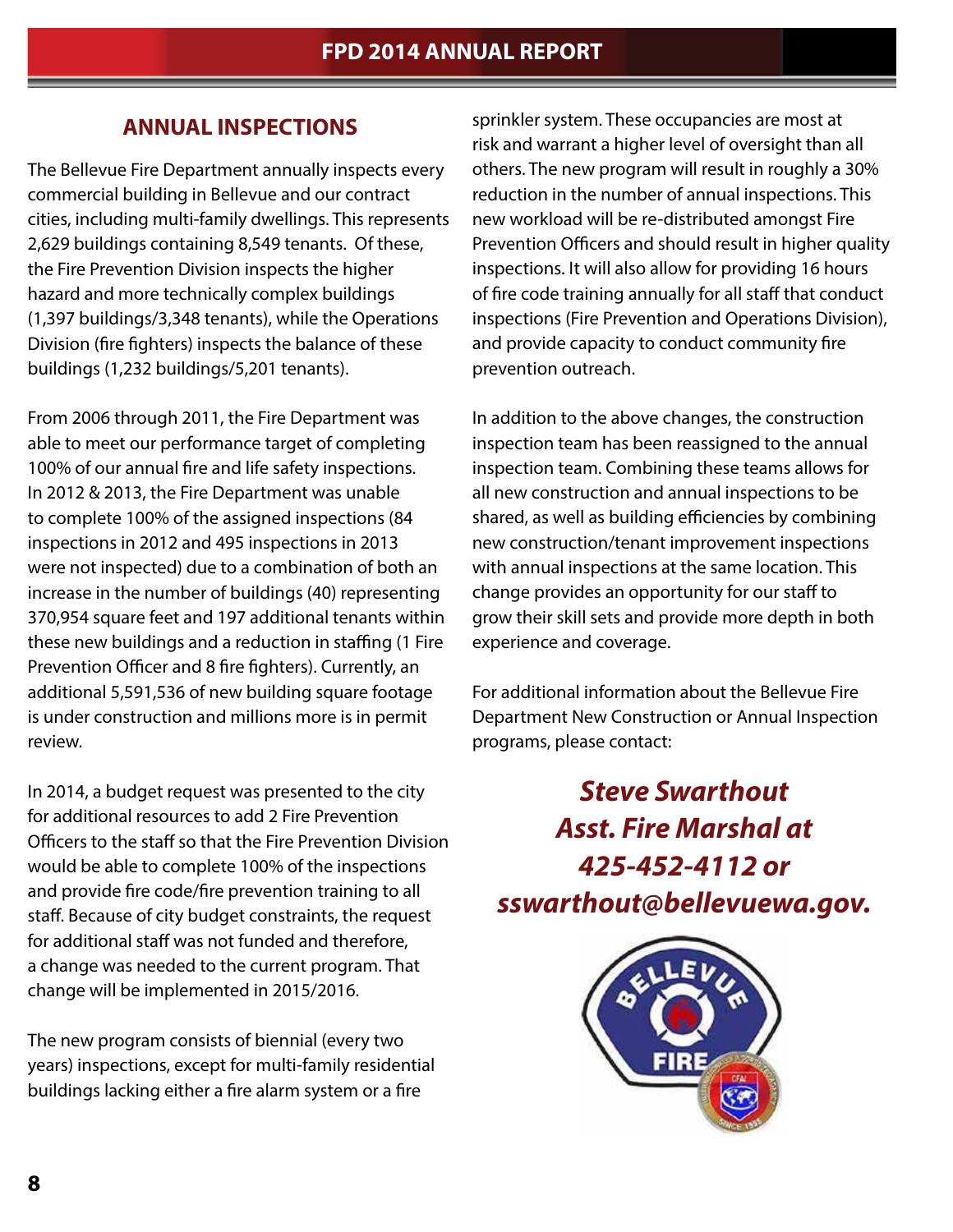Washington Surveying and Rating Bureau (WSRB) evaluates every fire department in the State of Washington and assigns a numerical score ranging

# **MWSRB**

from 1 (best) to 10 (worst). According to WSRB, "The Protection Class evaluation

process recognizes the efforts of communities to provide fire-protection services for citizens and property owners. This is why insurance companies use Protection Classes to help establish fair premiums for fire insurance — generally offering lower premiums in communities with better protection. By offering economic benefits for communities that invest in their firefighting services, the evaluation provides a real incentive for improving and maintaining fire protection. By classifying communities' ability to suppress fires, WSRB also helps the communities evaluate their fire-protection services."

The Bellevue Fire Department was last evaluated in 2003 and assigned a rating (the proper term is Public Protection Classification) of 2 – one of only 3 in the State (there are no Class 1 Departments in Washington State). Ideally, WSRB evaluates fire departments every 5 years and we are well over due. In fact, we received notification from WSRB in April that we were on the short list of agencies they are planning to evaluate in the very near future.

Some, but not all, insurance companies use the WSRB rating to set insurance rates. From an insurance perspective, the better the rating, the lower their losses will be. For a homeowner, rates won't change appreciably whether the rating is a 2, 3 or 4. For a commercial business, the difference in their rates between a Class 2 and a Class 3 could be as much as a 12% increase if their insurance company relies on the WSRB classification.

# *What goes into the rating?*

There are four key areas:



 Each community we serve (Beaux Arts Village, Clyde Hill, Hunts Point, Medina, Newcastle and Yarrow Point) is evaluated separately. In 2003, Bellevue was assigned a Class 2 rating, while each of our contract cities was assigned a Class 3 rating.

In 2003, we were assigned 948 "deficiency points", 53 points away from a Class 3 rating. In the intervening years, WSRB has changed the way they will evaluate us, placing more emphasis on the fire department (40% vs 39%) and fire safety control (16% vs 13%) and less on the water supply (35% vs 39%) so it will be difficult to predict how we will fare with the upcoming evaluation.

Prior to launching the modified evaluation matrix, WSRB used existing data on file for 12% of all communities and found that the changes would result in an improvement in ratings for 2/3 of the communities and 1/3 would see a decline. While we are not yet 100% ready for WSRB to arrive, a great deal of effort has already been made so that we can put our best foot forward because this really does impact our customers.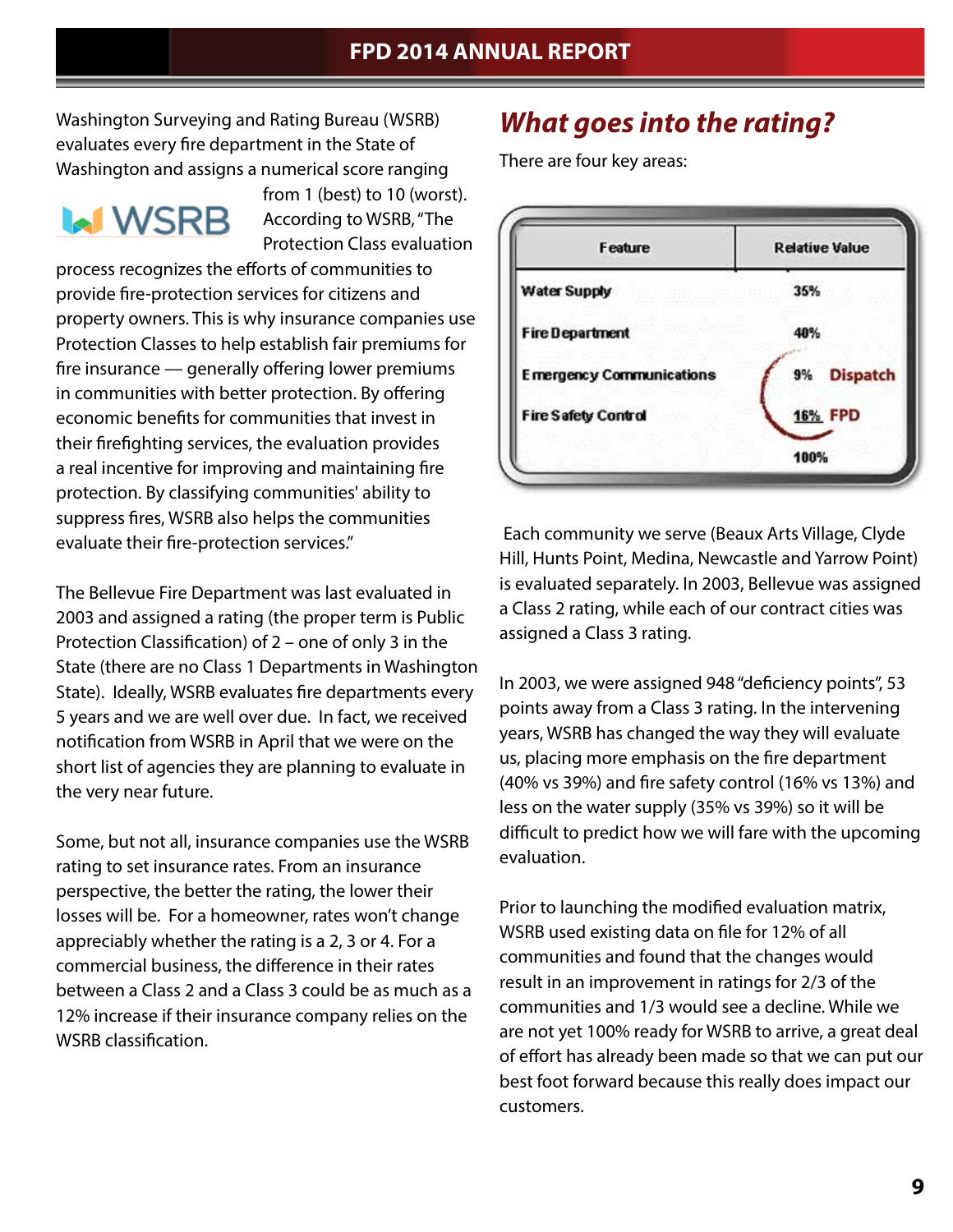

# **R-2 ALARM RETROFITS**

R-2 occupancies (apartments) retroactive fire alarm requirements are part of many in the Fire Code for existing buildings intended to provide a minimum degree of fire and life safety to persons occupying them.

The buildings targeted by this requirement comprise the oldest housing stock in Bellevue, affording the residents with the least level of fire safety. If there is a fire in these buildings, there is no timely way to notify all of the occupants, putting everyone in the building at substantial risk.

The fire alarm systems required by the fire code and installed per the design and installation requirements, in accordance with NFPA 72 (2010 edition), shall have:

- 1) Audibility throughout:
- In sleeping areas, the sound wave shall be 520 Hz, square wave
- 15 decibels (dBA) above the average ambient sound level
- Minimum 70 dBA (75 dBA in sleeping areas).
- Maximum of 120 dBA at any "hearing distance"
- 2) Visual notification in all public and common areas (exit balconies, hallways, meeting rooms, etc.) \*Note: dwelling and sleeping units shall have the capability of supporting strobes.
- 3) Panel must be located in an accessible/heated location with room clearly marked
- 4) Annual maintenance and inspection is required

To allow the identified occupancies to develop a budget for the significant financial impact of

retroactively installing a manual fire alarm system, the Bellevue Fire Department developed a 3-year plan:

• In 2013, a site inspection of all apartment buildings not having alarm systems installed was conducted. A "Notice of Violation" was issued for buildings meeting the criteria of the Fire Code for the installation of fire alarm systems.

• At the end of 2014, an audit was conducted to

verify that progress had been made (e.g. permits filed, work progressing, inspections completed) on all buildings issued a Notice of Violation in 2013. Notices were sent out to all occupancies that had not complied with this requirement. These



occupancies were informed that their case had been moved to code enforcement action and they would be required to appear before Bellevue's Hearing Examiner in February 2015.

• At the end of 2015, the Bellevue Fire Department will verify that all work has been completed and that all final inspections have been performed. The occupancies that have not complied with this requirement will be moved to code enforcement action and will be required to appear before Bellevue's Hearing Examiner in February 2015.



For more information on, or questions about, this requirement, please contact Steve Swarthout, Asst. Fire Marshal Inspections/Investigations, sswarthout@ bellevuewa.gov or 425-452-4112.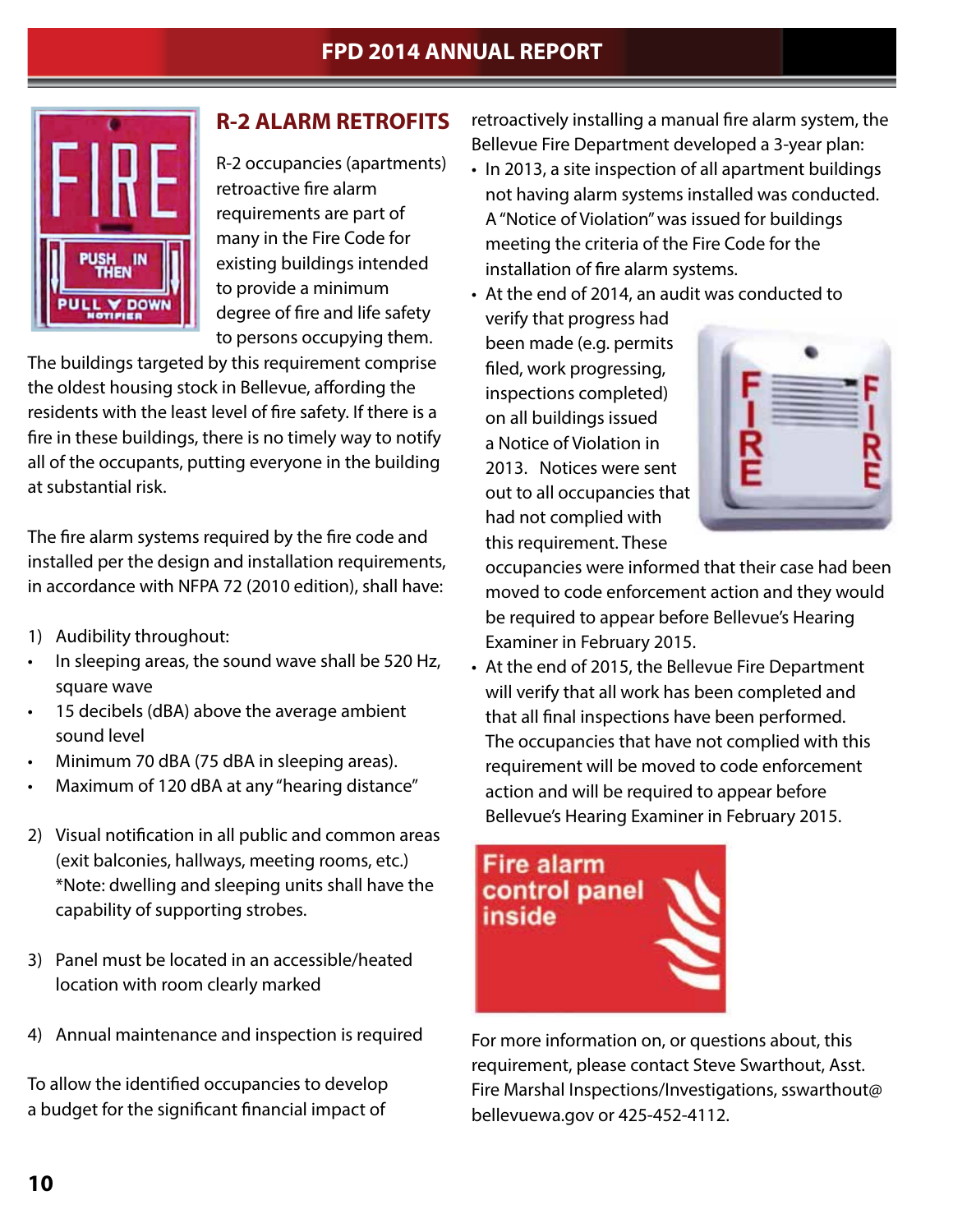### **HIGH-RISE ASSOCIATION MEETING**

*The High Rise Association met on April 10th in the Civica Office Commons. The agenda covered a wide range of topics and filled the meeting room to capacity:*

#### **Scan Alert**

This legacy system, used to transmit fire alarm signals to a central station monitoring company, will no longer be available effective April 30th. Attendees were reminded of the importance of converting to another form of alarm transmission prior to the cutoff.

#### **Stair Signage Requirements**

Existing high-rise buildings are required to have photo luminescent stair signs at every landing in all stairs. The signs provide invaluable information for building occupants and firefighters. The photo luminescent requirement allows this information to be viewed if power is lost – a lesson learned from the tragedy on 9/11/2001 in New York.

#### **Revised Impairment Requirements**

In an effort to ensure that Bellevue Fire is receiving timely and appropriate notification of life/safety system impairments, a revised system was introduced at the meeting. Changes were implemented after working with representatives of stakeholders and involve a series of color coded tags that quickly identify the readiness state of the system and timeline thresholds that identify when Fire Department notification is required. See the "Impairments" information sheet for additional information.

#### **Changes in evacuation drills**

Bellevue Fire will no longer participate in high-rise residential building drills unless specifically requested to do so. These buildings are still required to conduct the annual drills, but because only employees, and not residents, are required to participate, there was not as much value with our participation as other high-rise buildings.

#### **Emergency Operation Plan Submittals**

A more structured submittal and review process was unveiled along with a high level overview of the intent

of the Emergency Operations Plan (EOP). Creating and maintaining the document does not need to be an onerous or time-consuming process. For additional information, use these links: EOP Submittal Form; Fire Safety and Emergency Plan template; Fire Safety and Emergency Plan Information Sheet.

#### **Building Placards**

The International Fire Code requires that all new buildings be equipped with a "Building Information Card" located in the Fire Command Center. The purpose of the card is to provide firefighters with quick, easy-to-read access to important building information. Many building owners have been approached by companies to provide these cards, leaving the impression that they are required for existing buildings. While Bellevue Fire supports the concept, it is not currently required for existing buildings. That may change with the adoption of the 2015 International Fire Code.

#### **Online training**

Employees are required to receive fire safety and evacuation training when they are hired and on an annual basis thereafter. Based on our experience with the annual high-rise evacuation drills, this does not appear to be something that is consistently being delivered. The meeting provided an opportunity to explore the delivery of online training to augment the training that was currently provided. While many building owners are already augmenting their instruction by utilizing online training, a post-meeting survey identified little support in moving forward with this initiative.

#### **iPad Pilot project**

The Bellevue Fire Department did a pilot project using iPads in an attempt to become more efficient, eliminate paper forms and provide customers with real-time information. While there were lessons learned along the way, the pilot left customers confused and staff frustrated and it was abandoned.

*The meeting was well attended, and there was a highlevel of engagement throughout!*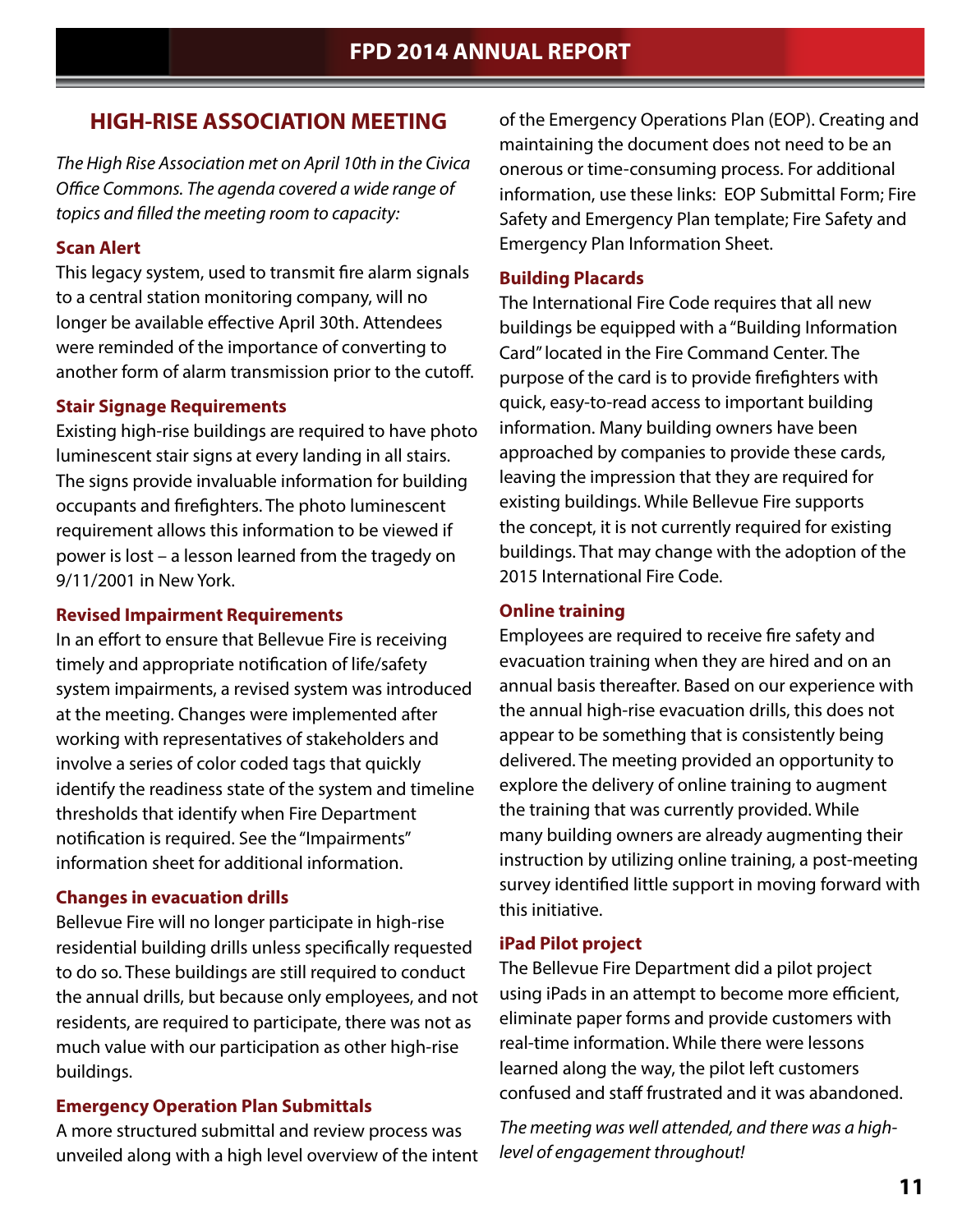# **LUMINESCENT STAIR SIGNS**



The International Fire Code sets forth minimum requirements for maintaining the life safety of building occupants. In this instance, stairwell identification signs are required at each floor landing in new and existing buildings with interior exit stairways and ramps connecting more than three stories. The intent of this requirement is to make signs visible and immediately recognizable to building occupants and emergency responders using the stairway.

Required signs installed in the interior exit stairways and ramps of high-rise buildings shall be self-luminous or photo luminescent with the exception of apartment buildings (R-2).

The intent of this requirement is to ensure that occupants can safely egress a building via exit stairways in the event that normal or emergency power supplies fail during an emergency. The luminous or photoluminescence makes the signs visible and immediately recognizable to occupants and emergency responders.

In 2012, the Bellevue Fire Department began requiring existing high-rise buildings meet the Stairway Identification Sign requirement of the code. In 2014, the Bellevue Fire Department met with the Downtown High-Rise Association to discuss this and many other topics. Recognizing that this requirement created a significant financial impact, facilities were given a 1-year grace period in which to make arrangements to install the required signs.

# **REGIONAL CONSISTENCY**

The Bellevue Fire Department has worked regionally to develop consistency in our application and interpretation of the International Fire Code whenever possible. Those efforts have resulted in the creation of four public information sheets:

- Fire Safety for Buildings under Construction
- Carbon Monoxide Detectors in Existing Residential Structures
- Smoke Alarm/Smoke Detector Requirements in Existing Homes, Apartments & Condominiums
- Sky Lanterns

We have also worked regionally to develop consistency in permit applications with area fire departments and the fire protection industry. Those efforts have resulted in the creation of two, over-the-counter permit applications that can be utilized in 19 cities:

- Fire Alarm Transmitter Replacement
- Over-the-Counter Sprinkler Permit

We will continue to explore opportunities to develop consistency in our adoption, application, interpretation and training of the International Fire Code and associated standards.

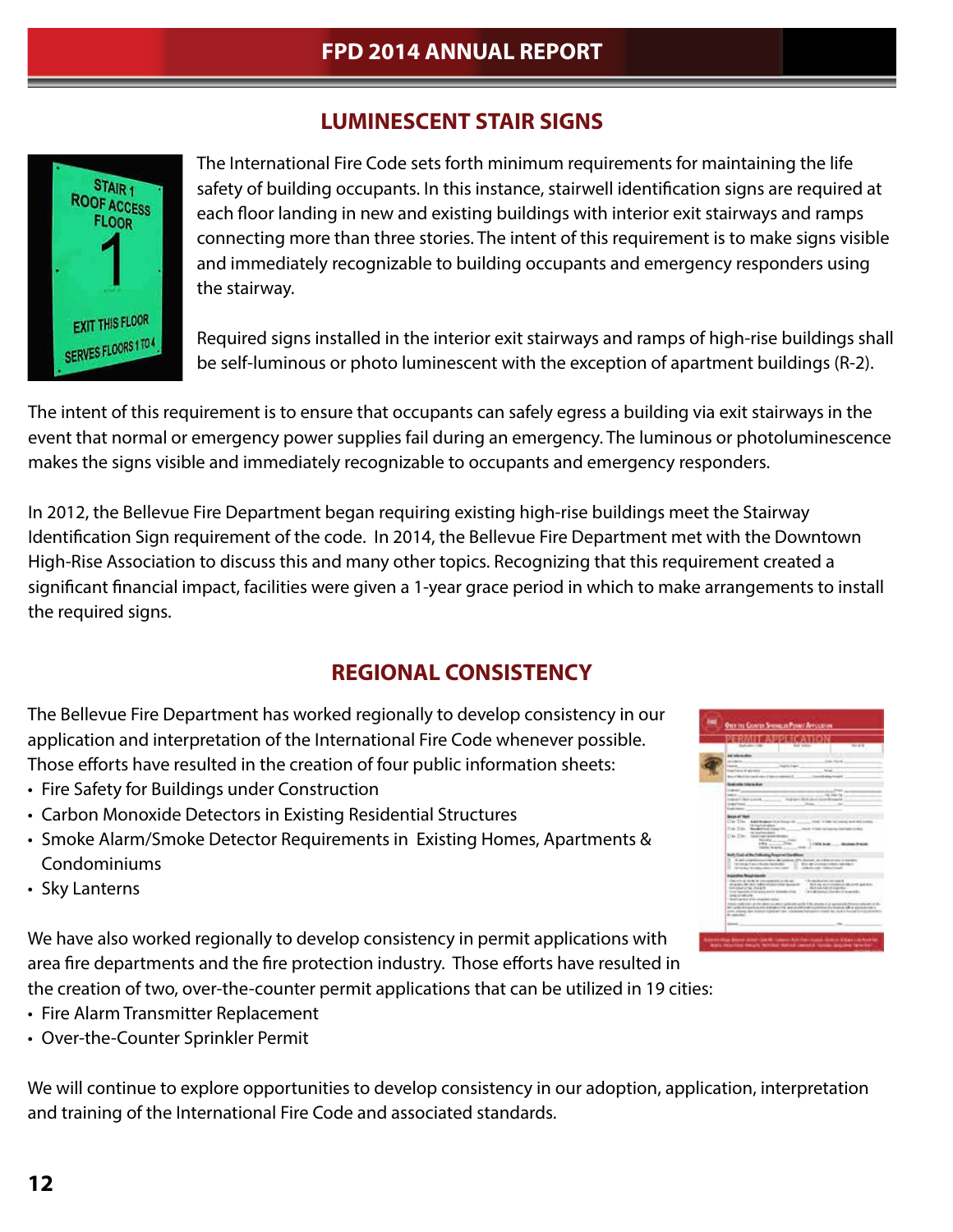# **SOUND TRANSIT PERMIT REVIEW**

The East Link project continued forward progress in 2014 on the design of each contract package for the project. The entire project is broken up into five major contract packages:

- E320 starts at the I-90 East bridge abutment through the South Bellevue Station and on to the East Main Station.
- E330 is confined to just the downtown tunnel build.
- E335 starts after the East Main Station and on through the downtown tunnel and the Bellevue Transit Center Station. From there, it continues over I-405 to the Hospital Station and on to the 120th Ave Station.
- E340 is track between 120th Ave and 136th Pl and also includes the 130th Ave Station.
- E360 consists of track within Bellevue and continues into Redmond and the Overlake Village Station.

Construction is scheduled to begin in late 2015, most likely on the E330 (downtown tunnel) segment. Eastlink is expected to begin service in 2023.

 You can view an animation of the entire link here: http://www.soundtransit.org/Projects-and-Plans/East-Link-Extension/East-Link-Extension-document-archive/Videos-2014-animations.



For more information about East Link, visit the Sound Transit East Link project page at: http://www.soundtransit. org/Projects-and-Plans/East-Link-Extension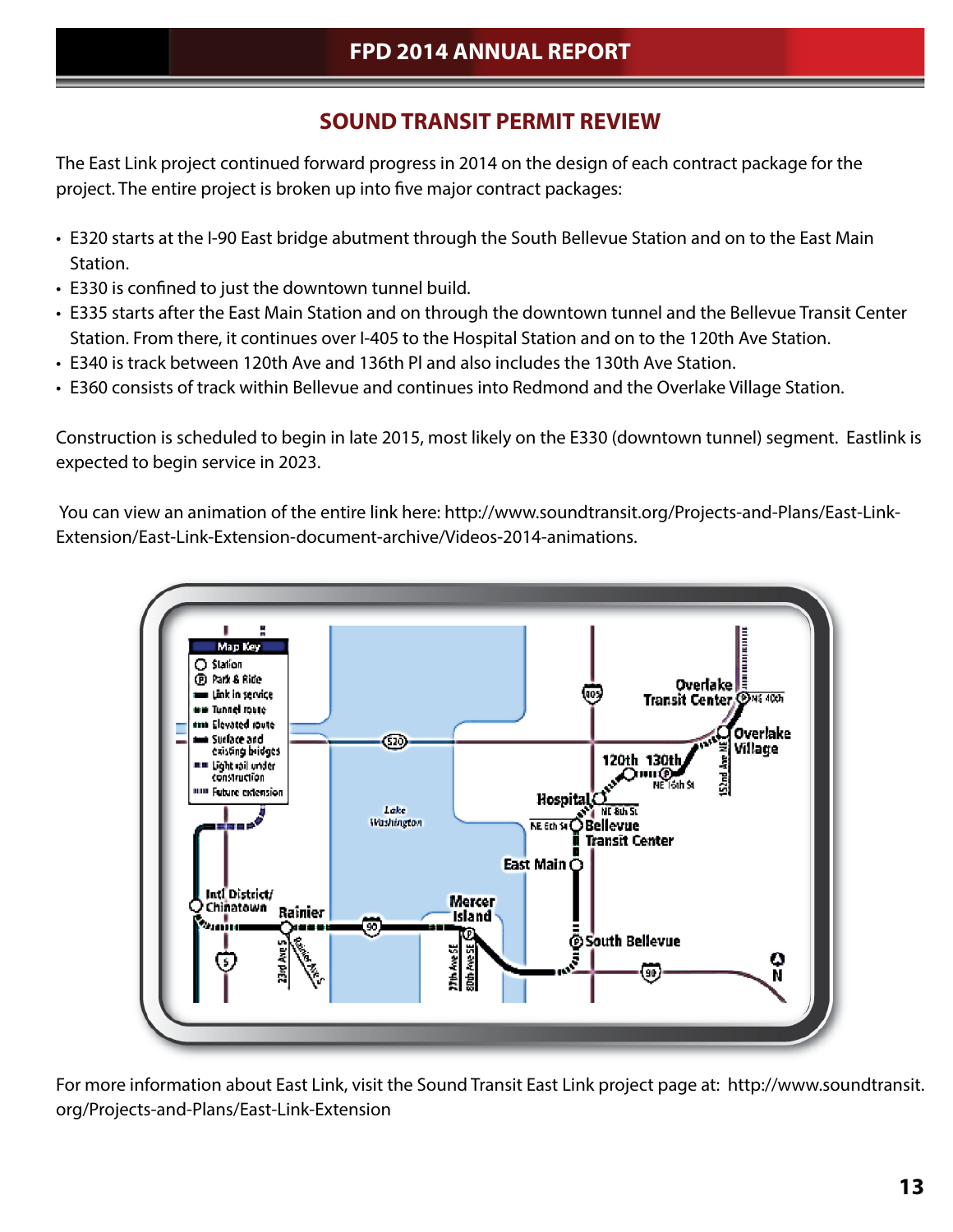# *Marijuana producers, processors and retailers open in Bellevue*



I-502 passed in a public vote in November of 2012 and became a national news story. For the Bellevue Fire Department, the initial conversation for many was how to handle potential use, by our members, of this formerly illegal drug. The conversation for Fire Prevention quickly turned to how these brand new businesses fit into the existing codes adopted by Bellevue.



By February, the race was on for potential I-502 business owners to find and lease a location and competition was fierce for the limited number of spaces available that fit zoning regulations. Development Services worked quickly to classify the type of occupancy to use. Retail stores are a "B" occupancy; production/processing facilities are an "F1" occupancy. This then drives the applicable Building Codes that are used for construction of these businesses. We generally treat these establishments as any other business except for some specialized equipment that is unique to the production and processing side.



Carbon Dioxide (CO<sup>2</sup>) enrichment can be used on the production side to promote faster growth during some cycles of a plant's life. Plant extraction systems are used during the processing phase and are designed to force concentrated oil from the plant. These systems can involve the use of additives as benign as cold water or as volatile as butane. Interpretations and procedures have been created to address the fire and life safety issues that are now present in our jurisdiction. The legal marijuana business is dynamic and our codes will continue to adapt as the industry evolves.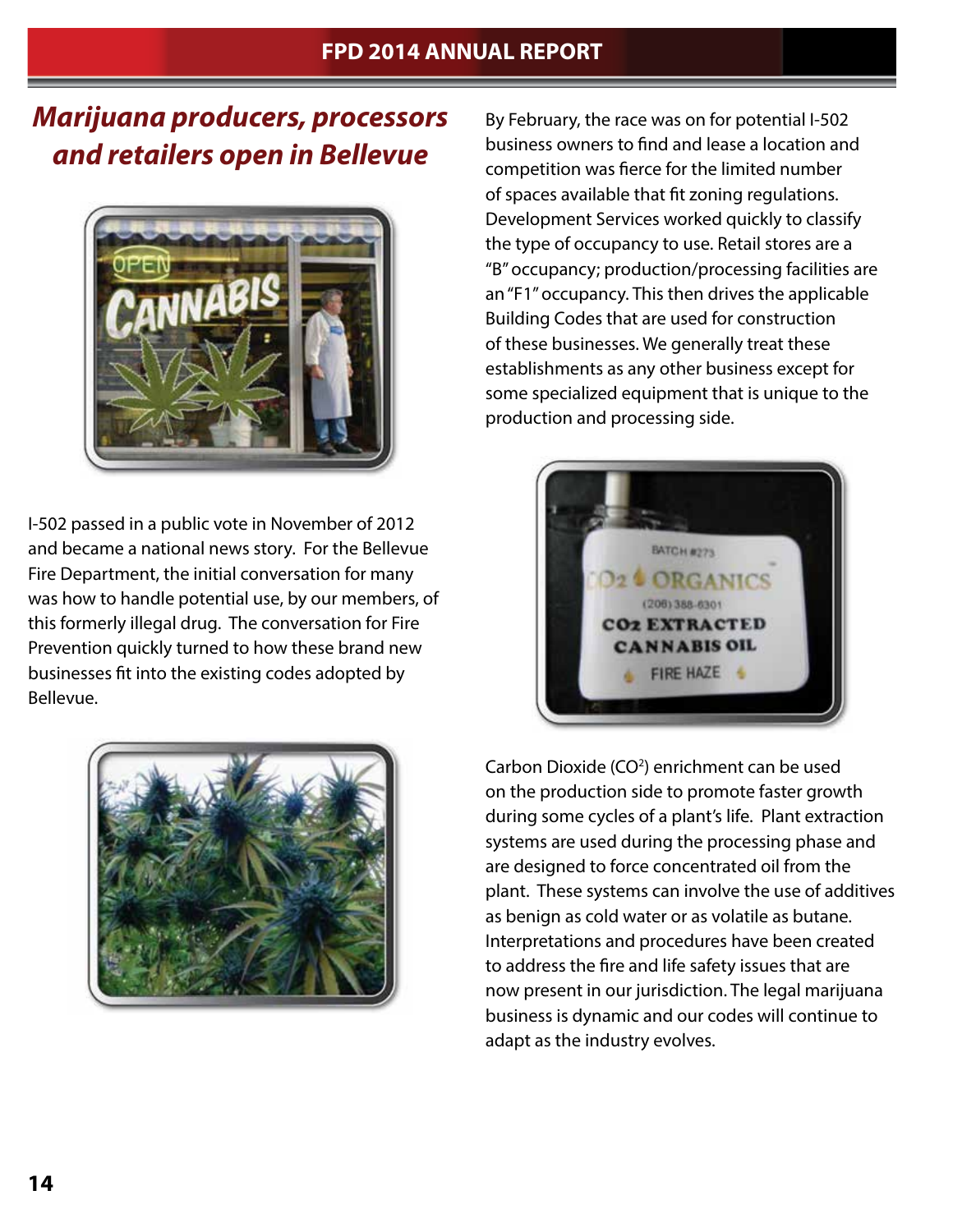The use of Carbon Dioxide (CO<sup>2</sup>) as an additive in beverages dates back to 1767. In many drinking and dining establishments, Carbon Dioxide has been added to flavored water on site, delivered from pressurized containers. For high-volume establishments, this has meant the carbon dioxide containers must be replaced frequently. In response, industry has been providing containers of liquid Carbon Dioxide that provides significantly more (CO<sup>2</sup>) in essentially the same size or smaller container. Instead of changing the containers daily, they can be changed out weekly or even at longer frequencies.

On May 31, 2011, the Phoenix Fire Department had a "near miss" that was a result of a leaky Carbon Dioxide (CO<sup>2</sup>) dispensing system in a fast food restaurant. The leaking Carbon Dioxide displaced oxygen in the basement of the restaurant creating an oxygendeficient atmosphere that was nearly lethal to restaurant employees and responding firefighters (reenactment video).

The 2015 International Fire Code contains new requirements when carbon dioxide systems, using more than 100 lbs of carbon dioxide, are used in beverage dispensing. The following apply to both new and existing systems:

- 1. An Operational Permit is required
- 2. Pressure relief valves are required on insulated liquid CO<sup>2</sup> systems
- 3. Storage tanks, cylinders, piping and fittings must be protected from damage by occupants or equipment
- 4. When systems (tanks, cylinders, piping and/or equipment) are located indoors, either:
	- A. Mechanical Ventilation not less than 1 cfm/sf
	- Exhaust taken from a point within 12" of the floor
	- Ventilation designed to operate at a negative pressure in relation to the surrounding area OR
	- B. Emergency Alarm System
	- Continuous gas detection to monitor areas where carbon dioxide can accumulate
	- Threshold for alarm activation not to exceed 5,000 parts per million
	- Activation of alarm shall initiate a local alarm within the room or area where the system is installed
- 5. A warning sign shall be posted at the entrance to the building, room, enclosure, or confined area where the container is located. The warning sign shall be at least 8 inches wide and 6 inches high and include the verbiage listed below:

 **For additional information:**

- **International Fire Code (2015) Section 5307**
- **National Fire Protection Association Standard 55, Ch 13**
- **Phoenix Fire Dept Carbonated Beverage System web page**
- **Compressed Gas Association Safety Alert SA-22 2011**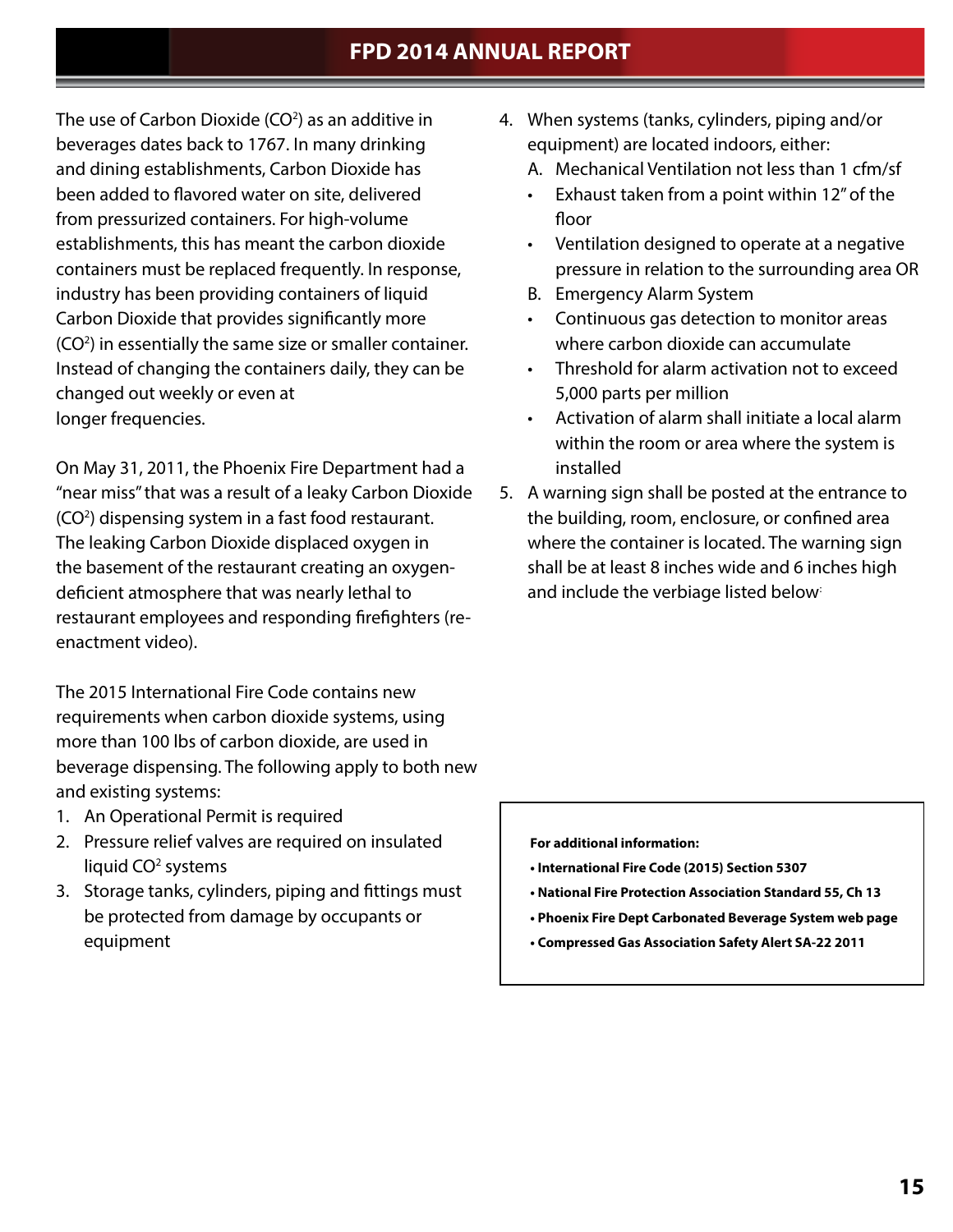# **Bellevue Fire Prevention Division Directory**

| Fire Prevention Construction Inspections (New Construction Inspections)425-452-4254      |  |
|------------------------------------------------------------------------------------------|--|
| Fire/Life Safety Systems Impairments (impairmentnotification@bellevuewa.gov)425-452-6872 |  |
| Construction Inspection Requests (www.mybuildingpermit.com) IVR Line: 425-452-6875       |  |

# **Fire Prevention**

# **Fire Prevention—Plan Review & Construction Inspection**

| ext. 4122 |
|-----------|
|           |
|           |
|           |
|           |
|           |
|           |

# **Fire Prevention—Inspection Staff**